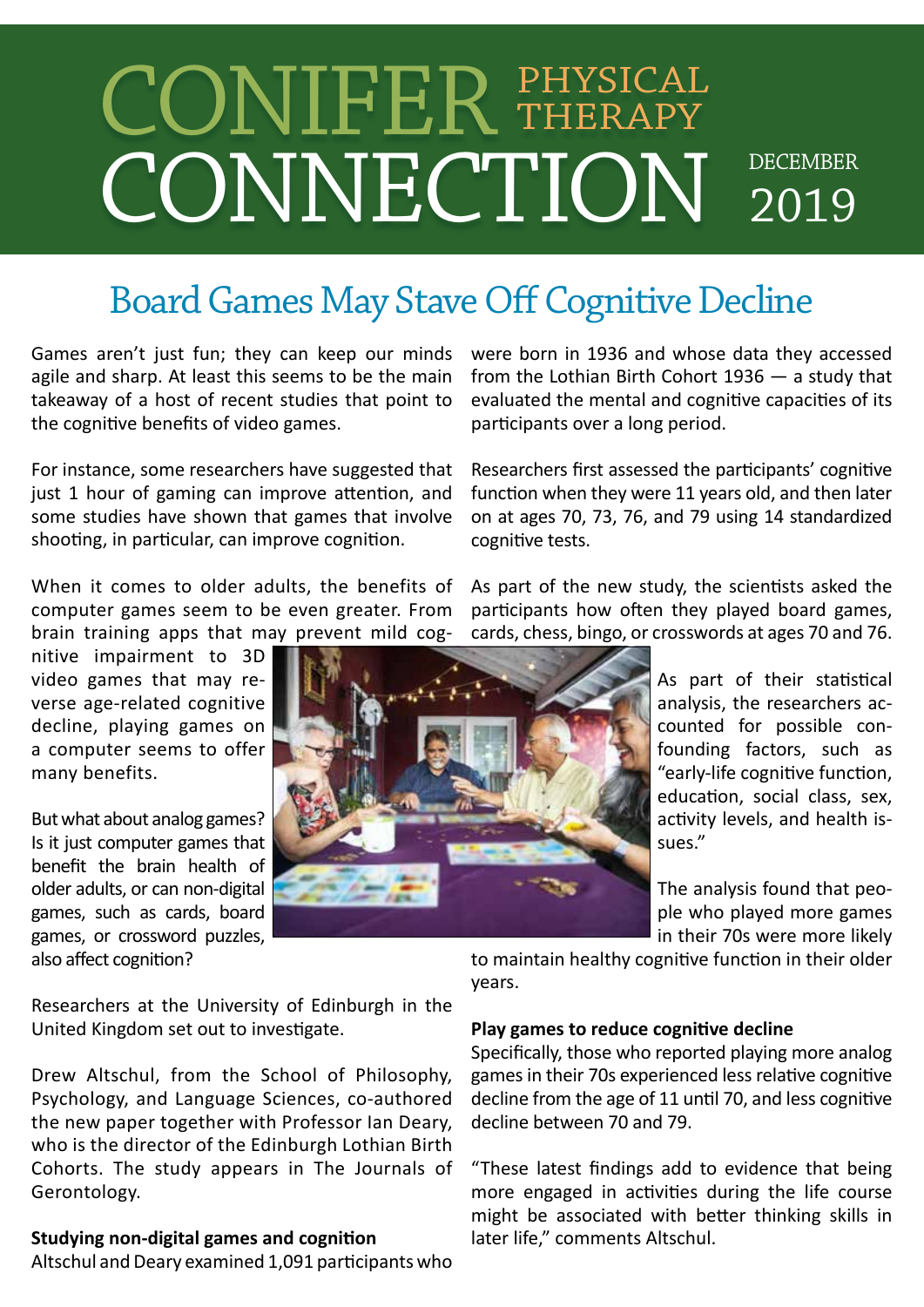### Board Games May Stave off Cognitive Decline (continued)

The co-author also thinks it is possible to interpret the results as a nudge to start playing some games in order to prevent cognitive decline.

"For those in their 70s or beyond, another message seems to be that playing non-digital games may be a positive behavior in terms of reducing cognitive decline," Drew Altschul said.

Prof. Deary also comments on the significance of the results, echoing similar sentiments. "We and others are narrowing down the sorts of activities that might help to keep people sharp in older age," he says.

and social activity, it seems; it is something in this group of games that has this small but detectable association with better cognitive aging."



"In our Lothian sample, it is not just general intellectual *Article courtesy of www.medicalnewstoday.com.*

# DEC

### **Christmas In Color**

Watch in awe as 1.5 million Christmas lights dance around you to some of your favorite holiday tunes. This family friendly event at Bandimere Speedway runs thru Jan 4th from 5:30 pm - 10:30 pm. Price is \$27 per vehicle. mas lights dance around you to some<br>of your favorite holiday tunes. This<br>family friendly event at Bandimere<br>Speedway runs thru Jan 4th from<br>5:30 pm - 10:30 pm. Price is \$27 per

### **Santa's Village at Chatfield Farms**

Hop on the hayride to visit a giant snow globe, meet Santa's reindeer, or walk under the magical light displays in Santa's village. So many activities await at this family friendly event. Ticket prices and times vary. Visit www.botanicgardens.org for more details.

### **Ingredients**

**2 cups flour 1/2 cup sugar 1 Tb baking powder 1/4 tsp salt 1/4 tsp nutmeg 1/2 tsp cinnamon 1/2 cup cold butter 3/4 cup eggnog 2 Tb eggnog**

### **Ingredients**

**1/3 cup powdered sugar 2 Tb eggnog**

### **Eggnog Scones:**

**In a food processor, add all dry ingredients. Blend for 3-5 seconds. Next, add cold butter that has been chopped into small pieces. Blend for 3-4 seconds until well incorporated.**

**Add 3/4 cup eggnog. Blend until mixture forms together. Remove dough from processor. Knead a few times, blending any flour that didn't mix fully.**

**Form dough into an 8 inch circle. Cut into 8 wedges. Place each wedge on a baking sheet lined with a silicone mat or parchment paper. Wedges should be spaced 1/2 inch apart.**

**Brush wedges with additional 2 Tablespoons of eggnog. Bake at 425 for 18- 20 minutes. Cool on a baking rack. For the glaze - mix powdered sugar and 8 Tablespoons of eggnog. Drizzle glaze over cooled scones.**

Recipe courtesy of www.beyondthechickencoop.com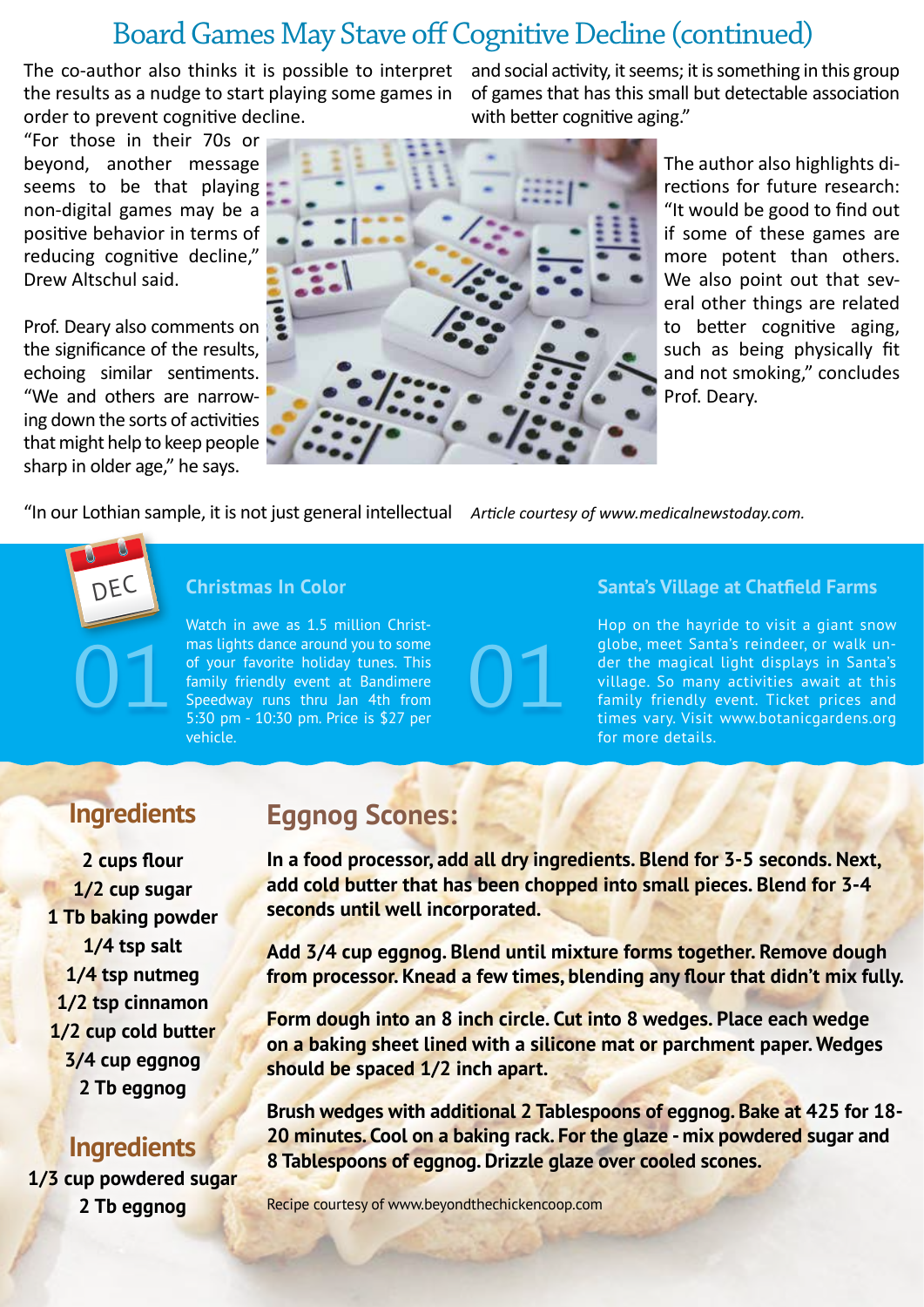### 5 Tips for Better Sleep

Getting enough good-quality sleep is essential for out full concentration.

a person's physical and mental health. Some simple sleep hygiene practices and home remedies can help people sleep better.

The Centers for Disease Control (CDC) recommend that people aged 18–60 years get 7 or more hours of sleep each night. However, 7–19% of adults in the United States are not getting enough sleep, according to survey results.

Chronic sleep deficiency can increase a person's risk of certain health conditions, including obe-

sity, heart disease, depression, and diabetes. Tiredness can increase the likelihood of injuries, for example, due to drowsy driving or operating heavy machinery withIn this article, we look at some tips and home remedies for getting a better night's sleep. We also cover when to see a doctor.

#### **Exercise Regularly**

Regular exercise offers many health benefits, including a reduced risk of cardiovascular disease, increased muscle tone, and better weight control. Exercising for 20 to 30 minutes during the day can help a person sleep better.

However, people should avoid strenuous physical activity 2–3 hours be-

fore going to bed, as this may have the opposite effect.

**Limit alcohol at night**

# DEC

### **Conifer Christmas Parade!**

Enjoy a day filled with holiday trolleys, warm spirits, live entertainment, shopping, Santa Land and more at the 37th annual Conifer Christmas Parade. Admission is free. Activities start at 10:30 am and run until 4:30pm. The parade starts at 2pm.Run starts at 9am. Warm spirits, live entertainment, shop-<br>ping, Santa Land and more at the 37th<br>annual Conifer Christmas Parade. Ad-<br>mission is free. Activities start at 10:30<br>am and run until 4:30pm. The parade

### **A Musical Holiday at Hiwan**

Enjoy music, crafts, cookie decorating, light refreshments and general merriment at this Musical Holiday event at Hiwan Dec 12th from 5-7pm. This event is free and all ages are welcome to attend. Hiwan Heritage Park is located at 28473 Meadow Drive in Evergreen.

### **Winter Word Search**

nter ow ed cle zard ocolate Cold )sty izen uary ves  $\mathsf{P}$ rnate oat Hat

| <b>Winter We</b> | G | А | R | Y | J | А | А | Κ | М | Κ | Ε | D |
|------------------|---|---|---|---|---|---|---|---|---|---|---|---|
| Wir              | R | I | R | E | S | М | ı | т | т | Ε | N | S |
|                  |   |   |   |   |   |   |   |   |   |   |   |   |
| Sn               | o | z | E | o | I | S | E | ٧ | o | L | G | X |
| SI               | Υ | D | т | W | D | o | Κ | N | o | Υ | P | т |
| Ici              | R | г | N | S | н | N | S | W | т | т | н | Κ |
| Bliz:            | ٧ | o | ı | т | o | P | z | Q | А | S | D | D |
| Hot Ch           | Υ | с | w | A | Τ | E | G | т | о | o | D | D |
| C <sub>C</sub>   | S | Q | s | н | с | L | F | L | с | R | м | Ν |
| Frc              | N | в | N | o | н | с | н | G | А | F | Ε | o |
| Fro              | o | J | D | P | o | ı | н | z | н | z | G | S |
| Janı             | W | А | о | P | с | c | z | S | o | т | L | N |
| Glo              | L | N | P | o | о | ı | N | R | с | E | G | R |
| l                | Ī | U | с | г | г | E | F | J | D | J | с | W |
| Hibe             | н | А | н | в | А | н | U | c | Υ | x | N | z |
| C <sub>C</sub>   | P | R | Υ | E | т | А | N | R | E | в | ı | н |
| н                | W | Υ | U | G | E | c | ı | X | o | в | Κ | F |